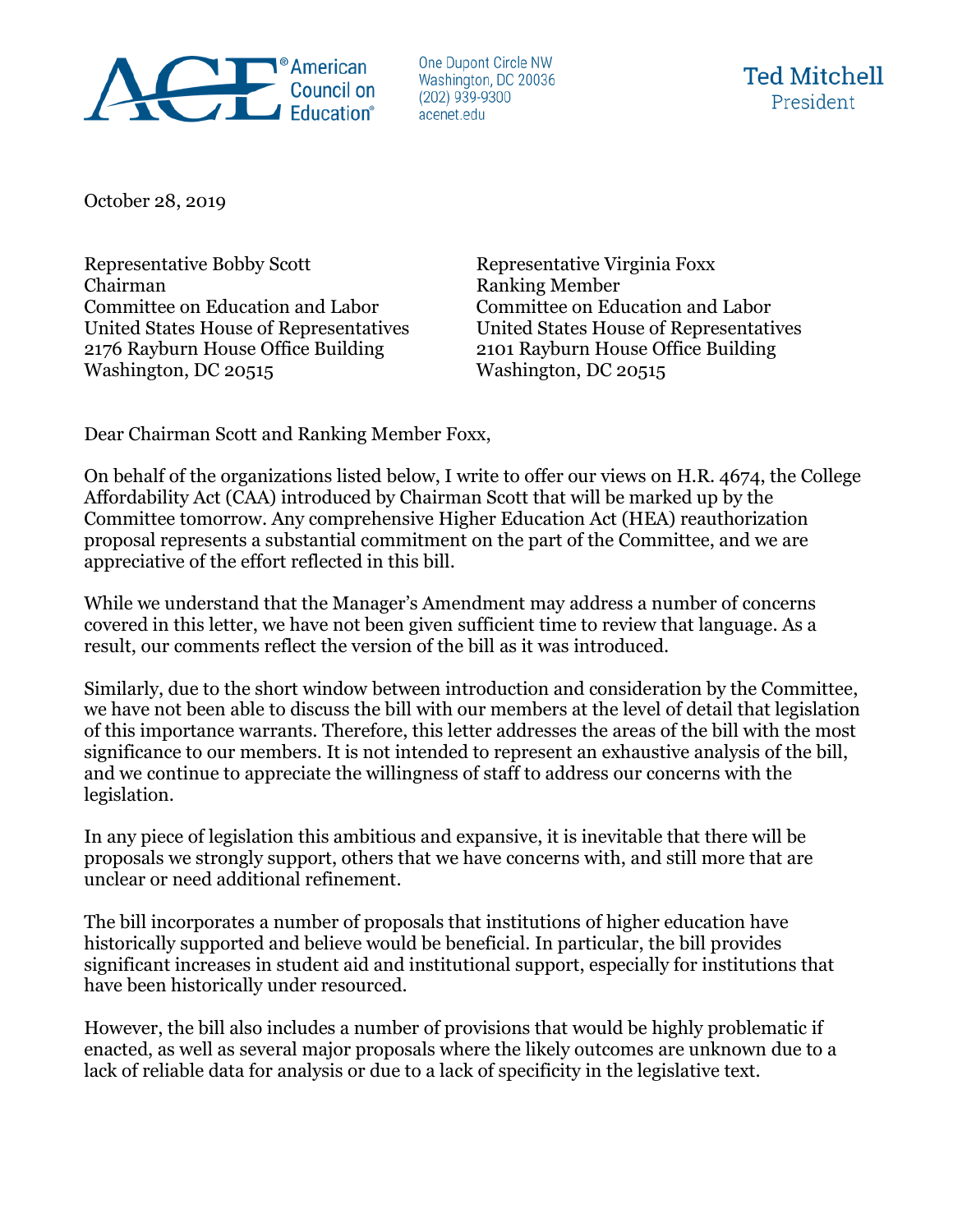We are particularly concerned that areas of the bill rely in part on intrusive, complicated, or burdensome processes that will undercut the bill's primary goal to make higher education more affordable and undermine many of the other worthy goals of the legislation. We want to work with you to address these issues as the bill moves forward.

Our comments are organized in broad categories reflecting where the community is supportive of proposals within the bill; where the community opposes proposals within the bill; where proposals within the bill require improvement or additional clarification; and where specific proposals have produced clear divides within the higher education community as to their merits.

## **Areas of Community Support**

There are numerous elements of the bill that represent clear and unequivocal improvements over current law. Our members strongly support the steps the Committee has taken in this bill to increase the financial support available to students, simplify the processes for applying for student aid and repaying student loans, and enhance institutions' efforts to reduce costs and improve quality.

**Pell Grants** – This bill would strengthen federal support for the Pell Grant program, which remains the cornerstone of all federal financial aid. By immediately increasing the maximum award by \$500 and restoring an annual increase tied to the Consumer Price Index (CPI), the CAA would enhance the purchasing power of the grant, and simultaneously ensure that, at a minimum, the award keeps pace with inflation going forward. Beyond the increases to the maximum award, we support expanding the period for which students are eligible for Pell to fourteen semesters, as well as exempting remedial and noncredit courses from counting against this period. Institutions have been working to reduce the number of purely remedial or noncredit courses students need to take, but it is good policy not to allow Pell eligibility to be applied to coursework that does not count towards degree requirements when such courses are necessary. Finally, we are greatly appreciative that the CAA restores Pell eligibility for incarcerated individuals, though we will continue to work with staff to improve the language regarding the provision of education and quality assurance measures in the bill. This is a long overdue step that will facilitate educational opportunities for the incarcerated, which has been proven to reduce recidivism, improve outcomes, and lower costs.

**Campus-Based Aid** – The CAA recognizes the critical role the federal campus-based aid programs play in improving access to higher education by making significant increases to the authorizations for the Federal Work-Study (FWS) and Supplemental Educational Opportunity Grant (SEOG) programs. These programs pair institutional funds with federal funds to maximize the federal investment, while also providing flexibility at the campus level to address individual student needs. For that reason, it is natural to align the emergency grant aid program created in this legislation with institutions participating in SEOG. This program builds upon successful models employed at a number of institutions to address unexpected financial crises that can play a disproportionate role in low-income students stopping or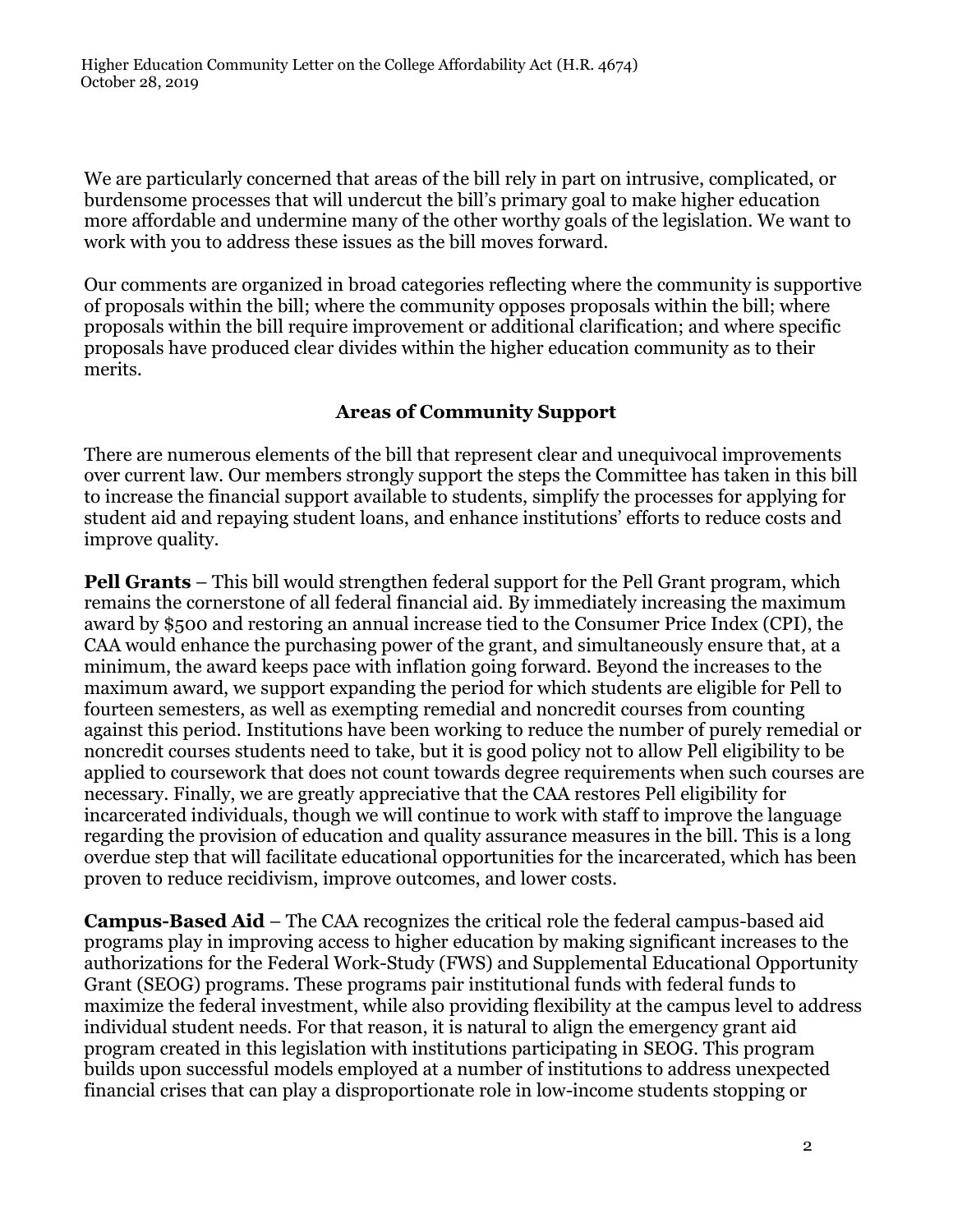Higher Education Community Letter on the College Affordability Act (H.R. 4674) October 28, 2019

dropping out of college. Finally, the bill would restore a modified version of the Perkins Loan program that would let institutions play a more direct role in their students' borrowing, while also offering students generous terms and conditions.

**Federal Student Loans** – The CAA includes a number of common sense provisions that our members have long sought in any reauthorization of the HEA. First among these is the elimination of origination fees on federal student loans. In addition, while we would have liked to have seen graduate student eligibility for subsidized Stafford loans restored, we are pleased that the CAA maintains the current subsidized loan eligibility for undergraduate students. The bill would also make meaningful improvements to the Public Service Loan Forgiveness program, expanding eligibility to additional specified occupations and improving the process by which qualified borrowers may apply for, and be certified to receive, loan forgiveness. The streamlining of the multiple existing repayment plans to just two (a fixed-payment plan and an income-contingent plan) has long been sought by the community, and we appreciate its inclusion in the CAA.

**Financial Aid Eligibility and Administration** – The bill makes a number of changes in the important areas of determining which students are eligible for aid, how that aid is determined, and how these processes are managed. We are particularly encouraged by the inclusion of a number of provisions that will make it easier for current and prospective students to complete the Free Application for Federal Student Aid (FAFSA) as well as expanding eligibility for Title IV aid to Deferred Action for Childhood Arrivals (DACA) recipients and Dreamer students. With respect to the federal TRIO programs, the legislation eases administrative burdens by aligning TRIO eligibility with other programs that aid students in need, such as the Pell Grant and National School Lunch Program, as well as eliminating challenges to the grant application process. The CAA also includes language providing for clarity and comparability in institutional aid award letters, while allowing institutions sufficient flexibility to ensure that the letters reflect the unique circumstances of the student and the school.

**Institutional Support** – The bill includes a number of measures designed to support institutions, particularly those institutions that are historically under resourced or that serve traditionally underrepresented populations. The CAA includes a permanent extension of the Title III, Part F funding that expired on September 30, 2019, as well as significant increases in the authorizations for the institutional support programs included in Titles III and V. The CAA would establish a new grant program that provides \$250 million annually for institutions to develop or support dual-enrollment programs, as well as \$500 million in annual funding provided to institutions to improve the completion rates for Pell Grant recipients pursuing four-year degrees, based upon those institutions' demonstrated success in serving those students.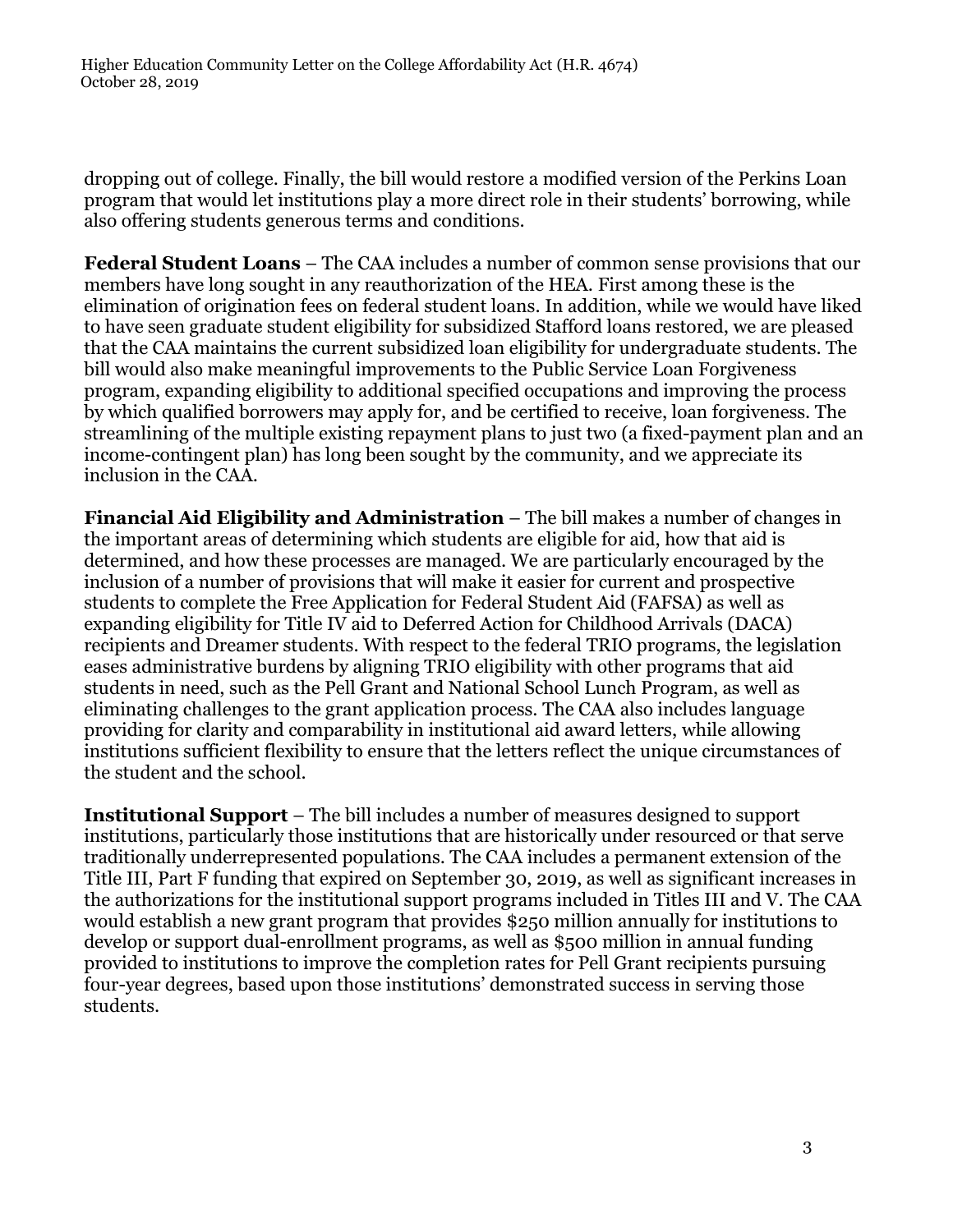# **Areas of Community Concern**

Despite the many positive provisions within the bill, the version as introduced includes some troubling provisions changing the federal interaction with colleges and universities that are problematic and will only undercut the goals of the bill.

A number of provisions in the legislation would vastly expand the authority of the Secretary to impose federal control over aspects of higher education policy traditionally left to institutions, states, and accreditors. These often follow a format that applies a uniform approach to exceptionally diverse institutions, even as the bill recognizes the value of flexible approaches in provisions such as the handling of aid award letters; or the merits of reducing burden reflected in the language in Sec. 1023 to reduce duplicative reporting.

The harm that the increase in burden causes is neither an abstract concept, nor one that institutions would bear alone. Rather, by adding complexity and mandating federal models by micromanaging the specific offices and positions schools must create, the bill takes away the flexibility of institutions to determine how best to direct resources toward learning and student success. As a result, this legislation would significantly increase costs on campus, which would in turn be passed on to students, diminishing the benefits of increased financial aid.

Likewise, the complexity and reporting requirements attached to many of the proposals in the bill would likely make it difficult for institutions and programs to be eligible, and would restrict their ability and willingness to participate if eligible. This, again, limits the potential benefits the legislation seeks to achieve on behalf of students, and undermines the goals of the legislation.

**Federalization of Accreditation** – The fundamental purpose of accreditation is to ensure that institutions are of sufficient academic quality. The ideal way to achieve this is through a system in which all institutions, working with their institutional accreditors, provide meaningful evidence of student success. Elements of student success would necessarily comprise factors such as completion and workforce preparation, but these are not the sole or defining criteria accreditors should take into account. Rather, an appropriate process would reflect the highly individualized and nuanced peer review process that is focused on the quality of the educational programming in the context of highly diverse and individualized missions.

We support overarching goals of improving transparency in the accreditation process and a focus on student outcomes as an important consideration for accreditors, but we believe the approach taken in this bill would instead represent an unprecedented federal intrusion into the accreditation process that will compromise its integrity and quality. Attempts to standardize measures across accrediting bodies in a way that does not reflect their unique natures and missions is counterproductive and contrary to Congress's intent when it created the current Department of Education.

In particular, three key elements of the approach taken in this bill are deeply problematic: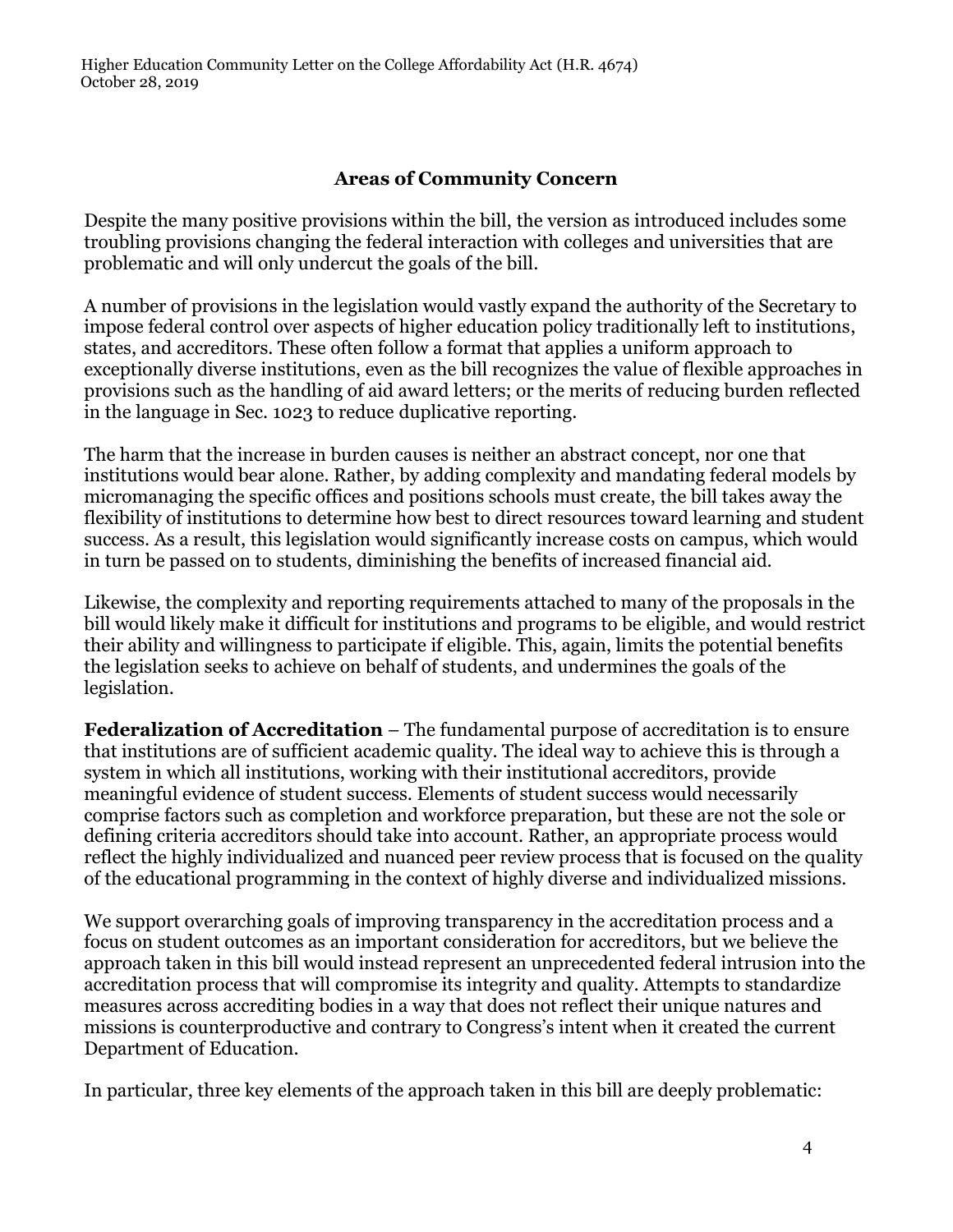- Focusing accreditors' oversight of institutions solely on completion and workforce placement measures is a troubling and reductionist approach. While completion and preparation are critical elements of focus for our institutions, the approach taken in this bill would fundamentally redefine the value of a college education.
- Providing the Secretary with the authority to require accreditors to review and revise their standards for evaluating institutions provides the Secretary with enormous authority to interfere in the relationships between accreditors and the institutions they oversee and impose federal standards of evaluation.
- The CAA would provide for the Secretary to appoint a Technical Review Panel, the membership of which would be subject only to the discretion of the Secretary, and which would be empowered to determine federallystandardized terms and measures for accreditors to use in assessing institutions.

**Requirements on Institutions** – The bill adds significant new requirements on institutions across a broad range of programs. These include substantial new reporting requirements, the impact of which is exacerbated by their repetition across multiple programs, and the types and amounts of data being collected. Excessively complex and detailed reporting requirements lead schools to spend significant time on compliance activities to mitigate the risk of sanctions. Rather than serving students, schools will instead spend time and resources determining if a particular incident fits a particular definition.

While well intentioned, these provisions would add significant compliance confusion to institutions along with significant penalties for inadvertent errors. We are deeply concerned that study abroad provisions would significantly increase the expense of institutions to offer such opportunities to students. There are alternative ways of enhancing study abroad safety, such as those proposed in the Senator Paul Simon Study Abroad Act, without creating burdensome challenges for institutions.

Beyond this, the bill would mandate institutions perform specific actions down to the level of what personnel institutions hire and how they communicate with our students. Examples of these mandates include requiring that institutions hire a coordinator to oversee their existing obligations under Title VI of the Civil Rights Act; a provision mandating that all institutions (even exclusively online institutions) conduct a program on hazing for their students; and mandating that institutions have an office of accessibility, rather than allowing institutions to meet their existing legal obligations in the manner that best fits their students and organizations.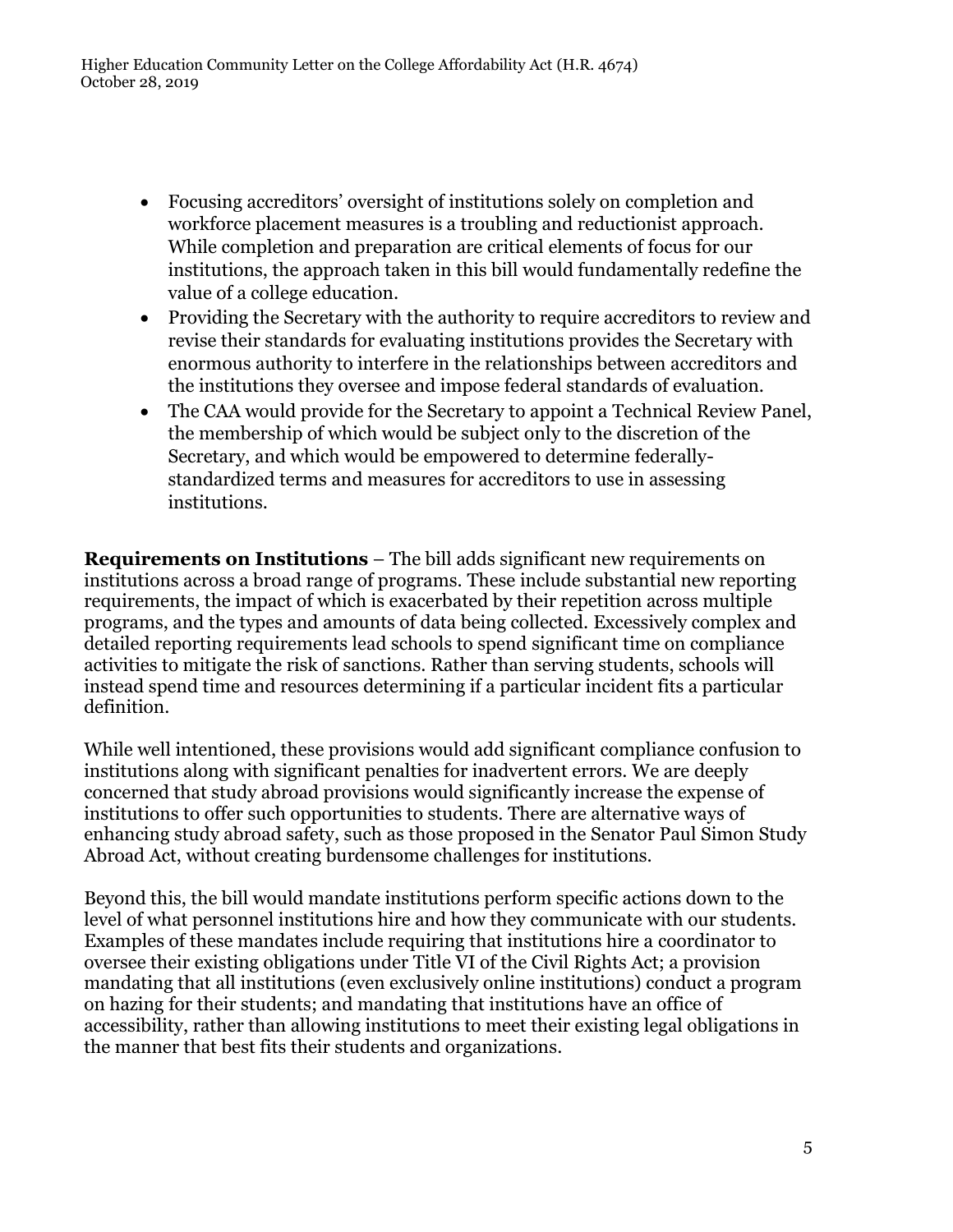Other requirements on institutions, which are intended to better inform students are designed in ways that will instead cause greater confusion. As one example, requiring institutions to use a federally-created, one-size-fits-all campus climate survey will limit the ability of campuses to design a survey to best serve the needs of their campus populations. The CAA also proposes to use the survey as a comparison tool, which will result in highly misleading information. Climate surveys should be used as tools for campus improvement, not for making institution-versus-institution comparisons.

The bill creates broad new federal definitions of harassment, sexual harassment, and hazing. These definitions are so expansive in their scope, and ambiguous in their meaning, that institutions will struggle to determine which incidents should be reported and how they should be categorized. Combined with the requirement to report harassment and hazing incidents under Clery crime reporting (despite the lack of corresponding Uniform Crime Reporting definitions) and a significant increase in the penalty for violations of the Clery Act, this will lead schools to focus on complex and confusing reporting requirements rather than focusing on efforts to improve student safety.

**Educator Preparation Provisions of the Bill** – While we appreciate the improvements the proposed legislation would make to the PSLF program, TEACH Grants, and Title II, we are concerned that it does not adequately deal with the dual challenges of diversification of the educator profession and educator shortages. We believe that a more affirmative federal role—particularly in making the training of education professionals more affordable—is needed to facilitate the entry of qualified new educators into the professions. We are concerned that the bill's excessive focus on data reporting and its punitive approach to reform would further hinder, rather than facilitate, our institutions' efforts to recruit and graduate future educators.

## **Areas for Improvement or Clarification**

Considering the scale and complexity of the CAA, it is hardly surprising that several significant proposals combine elements on which the community does not have a clear and explicit position. Other proposals are dependent on measures not established in the bill or require data that are not available to model the likely impact. We believe the following proposals have merit, but need additional improvement or clarification before we could fully support.

**Institutional Accountability** – The bill contains a number of key accountability provisions that we have long requested and/or strongly support. These include restoring the current 90/10 provision back to the previous 85/15 ratio and appropriately counting all federal educational funds (including active duty, military, and veterans' educational benefits) as part of the calculation of the federal share. The community has long supported moving from the current cohort default rates to repayment rates that are determined at the institutional level. Related to this, the inclusion of an institution's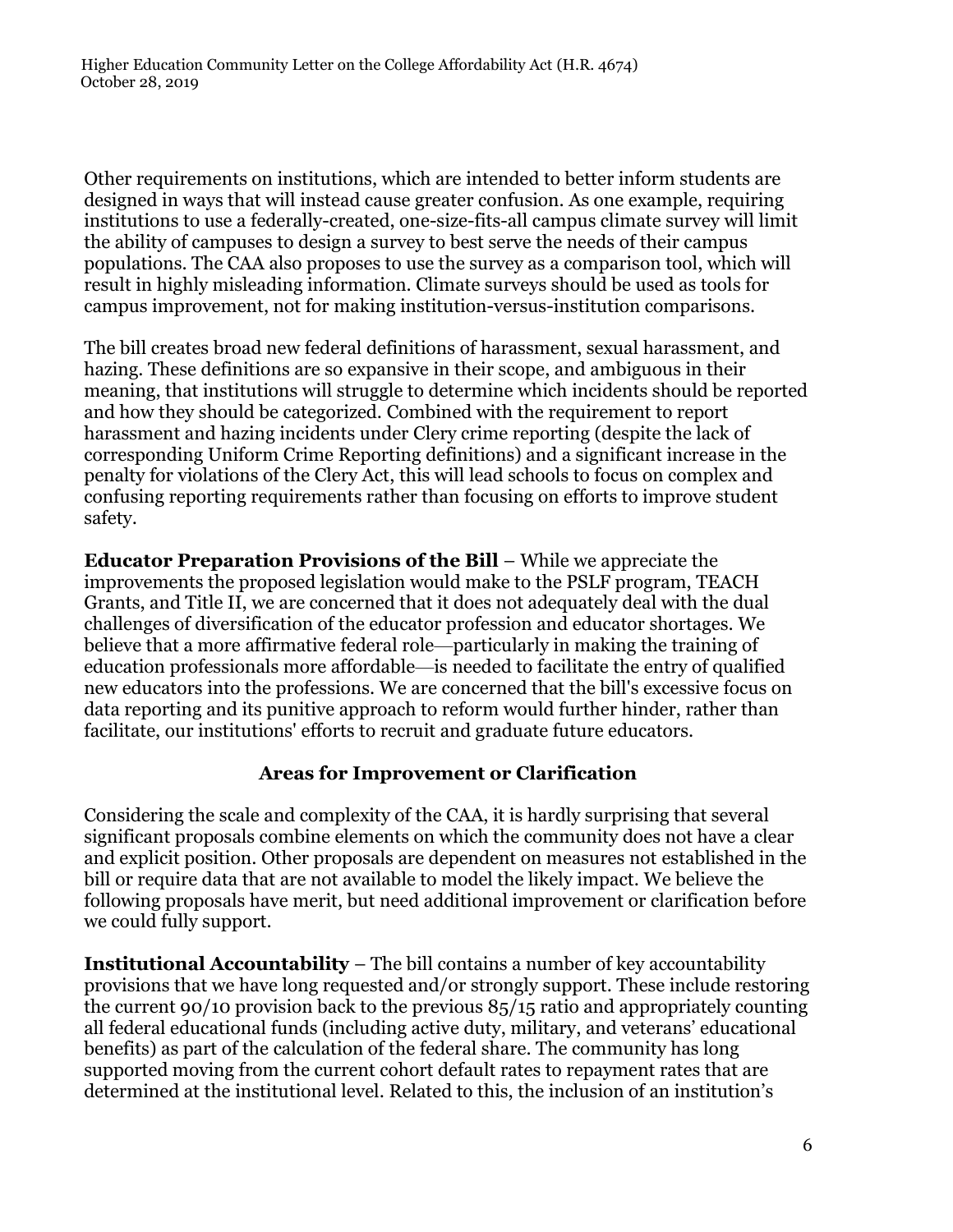percentage of students borrowing as part of the calculation of the adjusted cohort default rates is a sensible measure that gives a clearer sense of borrowing at an institution, though we encourage a thorough examination of the currently proposed thresholds to ensure that institutions serving vulnerable student populations are not disproportionately impacted.

However, other accountability provisions in the bill do not have set standards in the legislation, or rely on data that are currently not collected by the federal government. For these reasons, we are concerned about implementing critical policy measures without knowing what the likely impact will be. We are concerned that the legislation delegates to the Secretary the authority to set the repayment thresholds. We similarly worry about the impact of tying institutional eligibility to instructional expenses relative to tuition revenue given the current lack of data and biases in the construction of the formula. This makes it impossible to understand any possible impact, and leaves the core accountability provision in the bill subject to change based on the policy priorities of future administrations. In addition, elements of the accountability system depend on data that will be revised or defined for the first time in this bill, meaning that there is no existing data that would enable us to understand the changes or offer informed comment as to their implications for colleges and universities.

**Campus-Based Aid Allocation** – Similarly, we have long advocated for improvements to the campus-based aid allocation formulas that would better target aid to students with need, combined with sufficient funding to allow a wider number of institutions to participate in the campus-based programs, which this bill proposes. Unfortunately, as the allocation formula in the bill relies on data that we are not able to model, uncertainty about the impact of the change in formula makes it difficult for us to assess the approach.

**Competency-Based Education** – Our members are employing models such as competency-based education across a range of campuses and programs, and appreciate the recognition of the merits of this approach. However, we do not support the competency-based education (CBE) demonstration program as drafted in the CAA, as this form of educating students is well past the point of needing a demonstration. Rather, some limited changes to the HEA are needed in this area to foster innovation and ensure appropriate cost containment.

**Support for Institutional Efforts to Improve Completion** – We strongly support the intent behind the creation of a new, \$1 billion grant program to reinforce institutional efforts to increase completion, particularly for low-income students. However, we believe that the structure and eligibility limitations of the program, and the burden imposed on participants will limit the number of institutions, and therefore students, that could and would benefit.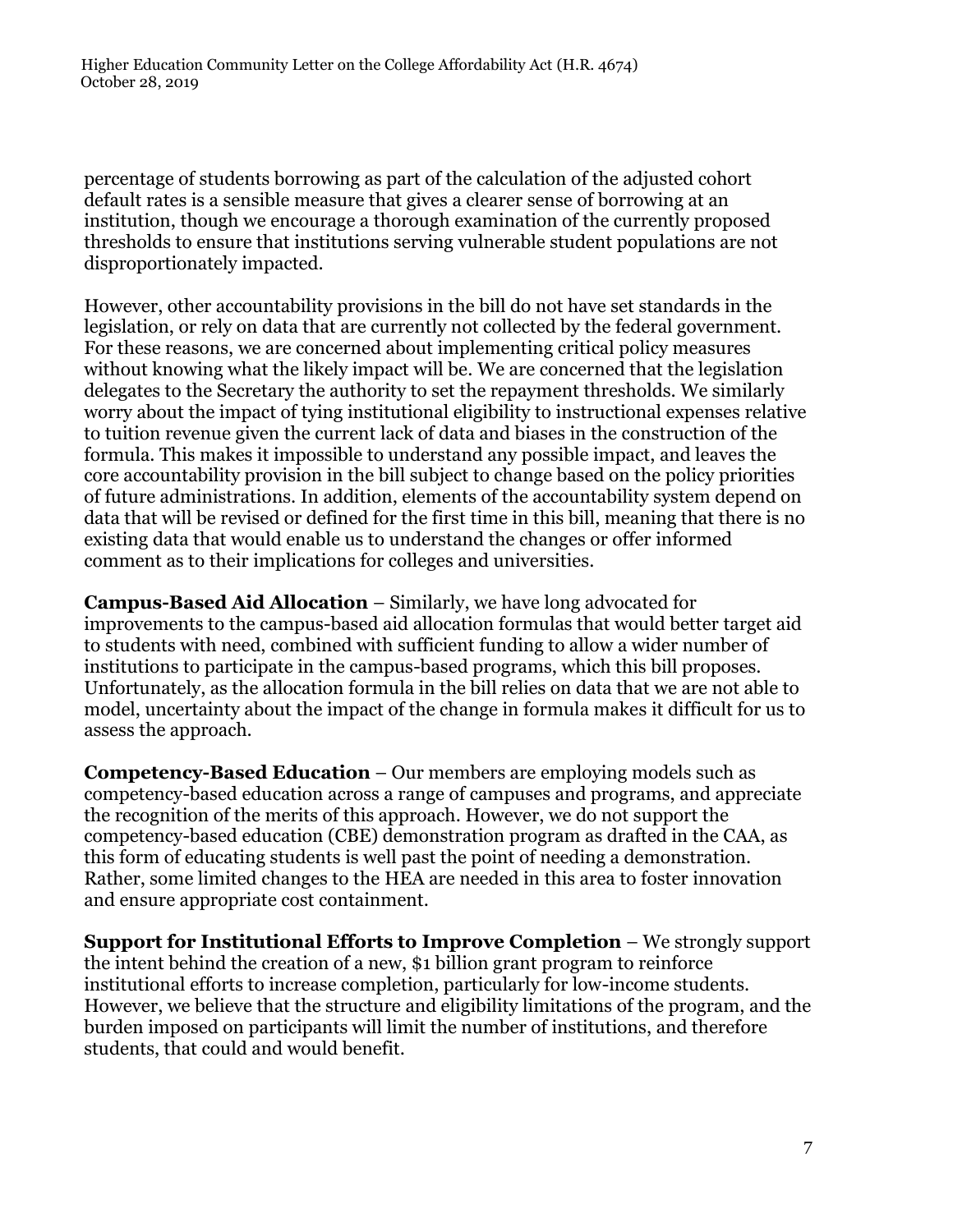Higher Education Community Letter on the College Affordability Act (H.R. 4674) October 28, 2019

#### **Issues on Which the Community is Divided**

The CAA contains other significant proposals, including the America's College Promise program; the inclusion of the College Transparency Act language on student-level data; and the proposal to expand Pell Grant eligibility to short-term programs. There is no clear consensus across the higher education community as to whether these provisions should be included in the Higher Education Act. For that reason, this letter does not discuss those sections of the bill, though we are aware that individual associations will address these proposals in their own letters, and direct your attention to their comments.

#### **Conclusion**

Reauthorization of the Higher Education Act represents a valuable opportunity to build on existing strengths, address challenges, and improve the complicated and increasingly intertwined relationship of American higher education and the federal government. Striking the appropriate balance on issues as complicated as increasing support while improving oversight, or maintaining institutional autonomy while strengthening accountability, necessitates making choices that shift the scale in one direction.

While this bill makes substantive improvements in major areas, the concerns we have in the areas of accreditation and institutional burden, as well as the unknown impacts of the bill, are sufficiently significant to prevent our support of the bill as introduced. We hope to work with Congress to amend and improve the College Affordability Act into a version we would be able to support before any consideration by the full House.

Sincerely,

Filhouse

Ted Mitchell President

On behalf of:

ACPA-College Student Educators International American Association of Colleges for Teacher Education American Association of Colleges of Nursing American Association of Collegiate Registrars and Admissions Officers American Association of Community Colleges American Association of State Colleges and Universities